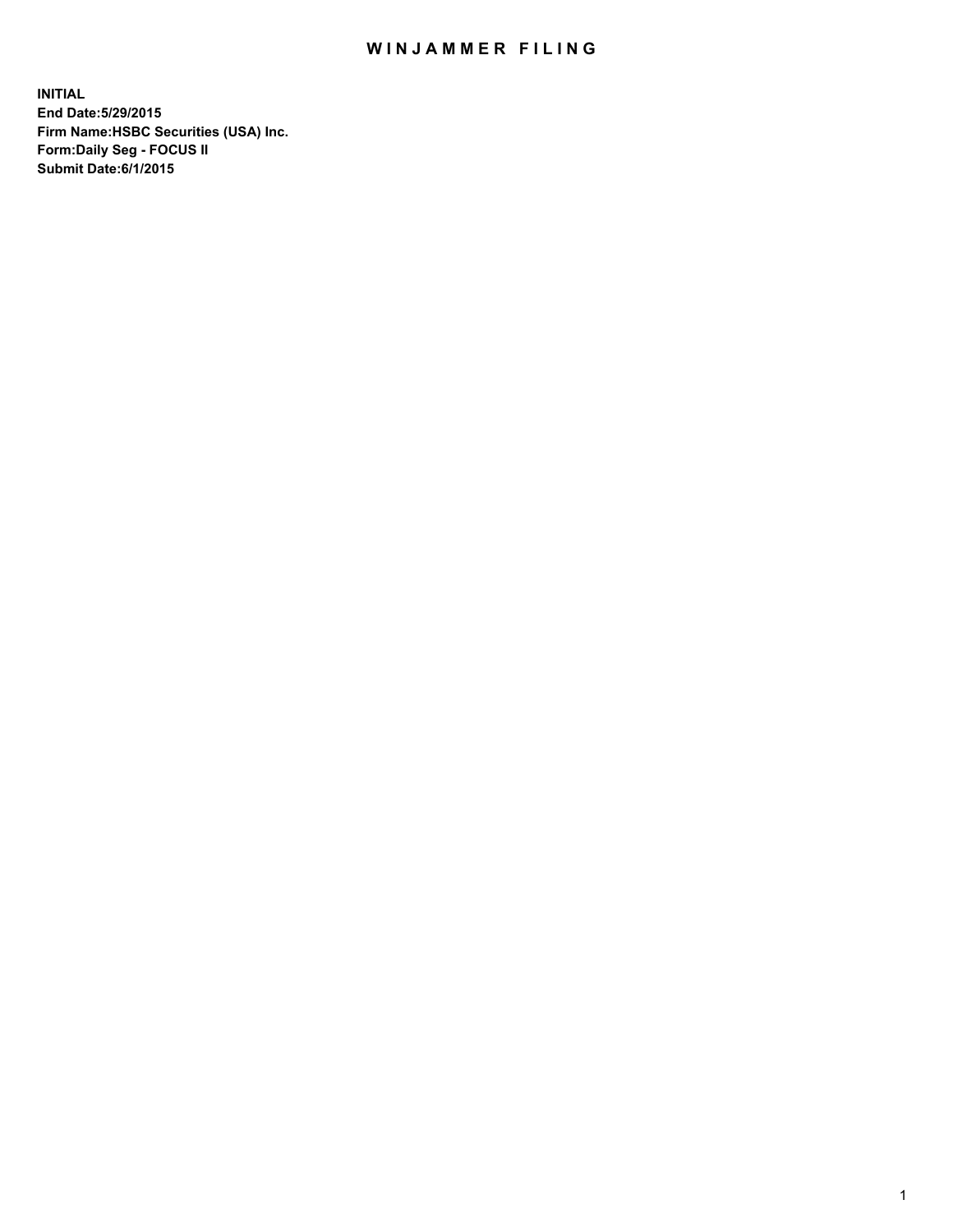## **INITIAL End Date:5/29/2015 Firm Name:HSBC Securities (USA) Inc. Form:Daily Seg - FOCUS II Submit Date:6/1/2015 Daily Segregation - Cover Page**

| Name of Company<br><b>Contact Name</b><br><b>Contact Phone Number</b><br><b>Contact Email Address</b>                                                                                                                                                                                                                         | <b>HSBC Securities (USA) Inc.</b><br>Steven richardson<br>212-525-6445<br>steven.richardson@us.hsbc.com |
|-------------------------------------------------------------------------------------------------------------------------------------------------------------------------------------------------------------------------------------------------------------------------------------------------------------------------------|---------------------------------------------------------------------------------------------------------|
| FCM's Customer Segregated Funds Residual Interest Target (choose one):<br>a. Minimum dollar amount: ; or<br>b. Minimum percentage of customer segregated funds required:% ; or<br>c. Dollar amount range between: and; or<br>d. Percentage range of customer segregated funds required between: % and %.                      | 50,000,000<br>0 <sub>0</sub><br>00                                                                      |
| FCM's Customer Secured Amount Funds Residual Interest Target (choose one):<br>a. Minimum dollar amount: ; or<br>b. Minimum percentage of customer secured funds required:%; or<br>c. Dollar amount range between: and; or<br>d. Percentage range of customer secured funds required between: % and %.                         | 10,000,000<br>00<br>00                                                                                  |
| FCM's Cleared Swaps Customer Collateral Residual Interest Target (choose one):<br>a. Minimum dollar amount: ; or<br>b. Minimum percentage of cleared swaps customer collateral required:%; or<br>c. Dollar amount range between: and; or<br>d. Percentage range of cleared swaps customer collateral required between:% and%. | 30,000,000<br>0 <sub>0</sub><br>00                                                                      |

Attach supporting documents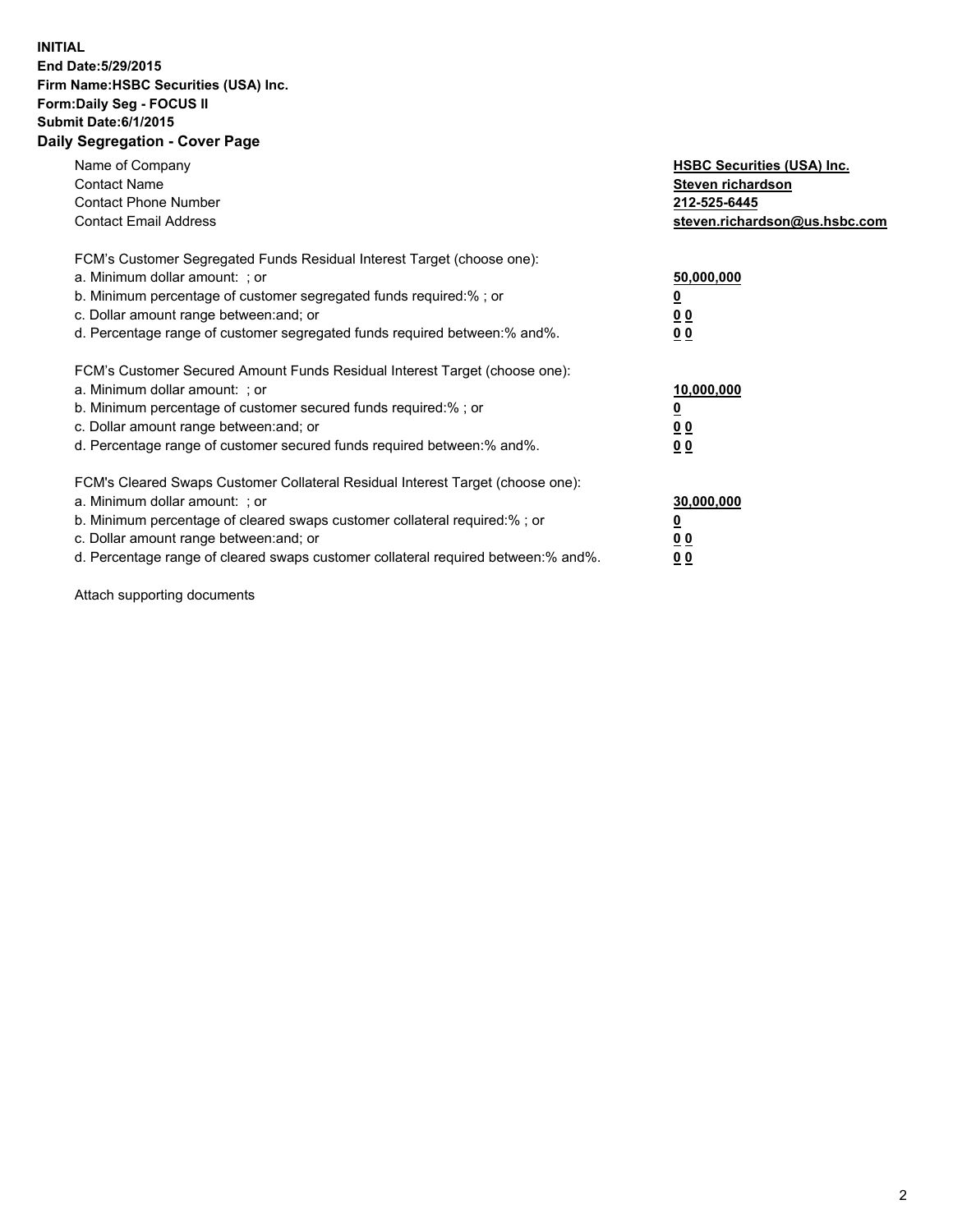**INITIAL End Date:5/29/2015 Firm Name:HSBC Securities (USA) Inc. Form:Daily Seg - FOCUS II Submit Date:6/1/2015 Daily Segregation - Secured Amounts** Foreign Futures and Foreign Options Secured Amounts Amount required to be set aside pursuant to law, rule or regulation of a foreign government or a rule of a self-regulatory organization authorized thereunder **0** [7305] 1. Net ledger balance - Foreign Futures and Foreign Option Trading - All Customers A. Cash **57,461,069** [7315] B. Securities (at market) **30,461,608** [7317] 2. Net unrealized profit (loss) in open futures contracts traded on a foreign board of trade **3,284,664** [7325] 3. Exchange traded options a. Market value of open option contracts purchased on a foreign board of trade **0** [7335] b. Market value of open contracts granted (sold) on a foreign board of trade **0** [7337] 4. Net equity (deficit) (add lines 1. 2. and 3.) **91,207,341** [7345] 5. Account liquidating to a deficit and account with a debit balances - gross amount **1,583,663** [7351] Less: amount offset by customer owned securities **-1,557,728** [7352] **25,935** [7354] 6. Amount required to be set aside as the secured amount - Net Liquidating Equity Method (add lines 4 and 5) **91,233,276** [7355] 7. Greater of amount required to be set aside pursuant to foreign jurisdiction (above) or line 6. **91,233,276** [7360] FUNDS DEPOSITED IN SEPARATE REGULATION 30.7 ACCOUNTS 1. Cash in banks A. Banks located in the United States **29,759,374** [7500] B. Other banks qualified under Regulation 30.7 **0** [7520] **29,759,374** [7530] 2. Securities A. In safekeeping with banks located in the United States **30,461,608** [7540] B. In safekeeping with other banks qualified under Regulation 30.7 **0** [7560] **30,461,608** [7570] 3. Equities with registered futures commission merchants A. Cash **0** [7580] B. Securities **0** [7590] C. Unrealized gain (loss) on open futures contracts **0** [7600] D. Value of long option contracts **0** [7610] E. Value of short option contracts **0** [7615] **0** [7620] 4. Amounts held by clearing organizations of foreign boards of trade A. Cash **0** [7640] B. Securities **0** [7650] C. Amount due to (from) clearing organization - daily variation **0** [7660] D. Value of long option contracts **0** [7670] E. Value of short option contracts **0** [7675] **0** [7680] 5. Amounts held by members of foreign boards of trade A. Cash **53,671,979** [7700] B. Securities **0** [7710] C. Unrealized gain (loss) on open futures contracts **3,284,664** [7720] D. Value of long option contracts **0** [7730] E. Value of short option contracts **0** [7735] **56,956,643** [7740] 6. Amounts with other depositories designated by a foreign board of trade **0** [7760] 7. Segregated funds on hand **0** [7765] 8. Total funds in separate section 30.7 accounts **117,177,625** [7770] 9. Excess (deficiency) Set Aside for Secured Amount (subtract line 7 Secured Statement Page 1 from Line 8) **25,944,349** [7380] 10. Management Target Amount for Excess funds in separate section 30.7 accounts **10,000,000** [7780] 11. Excess (deficiency) funds in separate 30.7 accounts over (under) Management Target **15,944,349** [7785]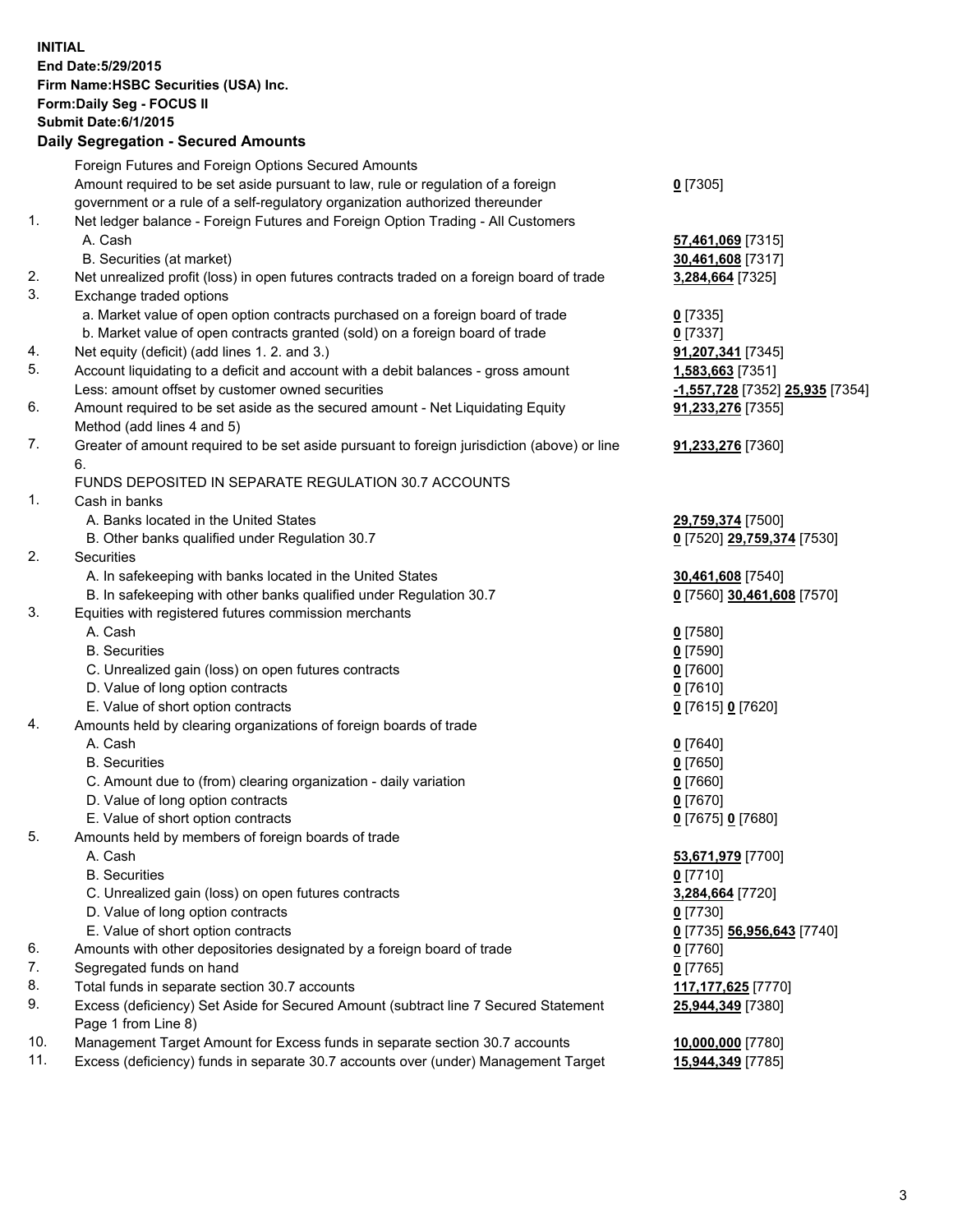| <b>INITIAL</b> | End Date: 5/29/2015<br>Firm Name: HSBC Securities (USA) Inc.<br>Form: Daily Seg - FOCUS II<br><b>Submit Date:6/1/2015</b><br>Daily Segregation - Segregation Statement |                            |
|----------------|------------------------------------------------------------------------------------------------------------------------------------------------------------------------|----------------------------|
|                | SEGREGATION REQUIREMENTS(Section 4d(2) of the CEAct)                                                                                                                   |                            |
| 1.             | Net ledger balance                                                                                                                                                     |                            |
|                | A. Cash                                                                                                                                                                | -15,500,851 [7010]         |
|                | B. Securities (at market)                                                                                                                                              | 649,158,446 [7020]         |
| 2.             | Net unrealized profit (loss) in open futures contracts traded on a contract market                                                                                     | 233,374,606 [7030]         |
| 3.             | Exchange traded options                                                                                                                                                |                            |
|                | A. Add market value of open option contracts purchased on a contract market                                                                                            | 98,138,786 [7032]          |
|                | B. Deduct market value of open option contracts granted (sold) on a contract market                                                                                    | <u>-5,184,589</u> [7033]   |
| 4.             | Net equity (deficit) (add lines 1, 2 and 3)                                                                                                                            | 959,986,398 [7040]         |
| 5.             | Accounts liquidating to a deficit and accounts with                                                                                                                    |                            |
|                | debit balances - gross amount                                                                                                                                          | 3,325,222 [7045]           |
|                | Less: amount offset by customer securities                                                                                                                             | -3,325,222 [7047] 0 [7050] |
| 6.             | Amount required to be segregated (add lines 4 and 5)                                                                                                                   | 959,986,398 [7060]         |
|                | FUNDS IN SEGREGATED ACCOUNTS                                                                                                                                           |                            |
| 7.             | Deposited in segregated funds bank accounts                                                                                                                            |                            |
|                | A. Cash                                                                                                                                                                | 8,250,424 [7070]           |
|                | B. Securities representing investments of customers' funds (at market)                                                                                                 | $0$ [7080]                 |
|                | C. Securities held for particular customers or option customers in lieu of cash (at<br>market)                                                                         | 193,971,725 [7090]         |
| 8.             | Margins on deposit with derivatives clearing organizations of contract markets                                                                                         |                            |
|                | A. Cash                                                                                                                                                                | 244,963,336 [7100]         |
|                | B. Securities representing investments of customers' funds (at market)                                                                                                 | 59,253,409 [7110]          |
|                | C. Securities held for particular customers or option customers in lieu of cash (at<br>market)                                                                         | 455,186,721 [7120]         |
| 9.             | Net settlement from (to) derivatives clearing organizations of contract markets                                                                                        | -21,768,055 [7130]         |
| 10.            | Exchange traded options                                                                                                                                                |                            |
|                | A. Value of open long option contracts                                                                                                                                 | 98,138,786 [7132]          |
|                | B. Value of open short option contracts                                                                                                                                | $-5,184,589$ [7133]        |
| 11.            | Net equities with other FCMs                                                                                                                                           |                            |
|                | A. Net liquidating equity                                                                                                                                              | 35,955,980 [7140]          |
|                | B. Securities representing investments of customers' funds (at market)                                                                                                 | $0$ [7160]                 |
|                | C. Securities held for particular customers or option customers in lieu of cash (at<br>market)                                                                         | 0 <sup>[7170]</sup>        |
| 12.            | Segregated funds on hand                                                                                                                                               | $0$ [7150]                 |
| 13.            | Total amount in segregation (add lines 7 through 12)                                                                                                                   | 1,068,767,737 [7180]       |
| 14.            | Excess (deficiency) funds in segregation (subtract line 6 from line 13)                                                                                                | 108,781,339 [7190]         |
| 15.            | Management Target Amount for Excess funds in segregation                                                                                                               | 50,000,000 [7194]          |
| 16.            | Excess (deficiency) funds in segregation over (under) Management Target Amount                                                                                         | 58,781,339 [7198]          |
|                | <b>Excess</b>                                                                                                                                                          |                            |